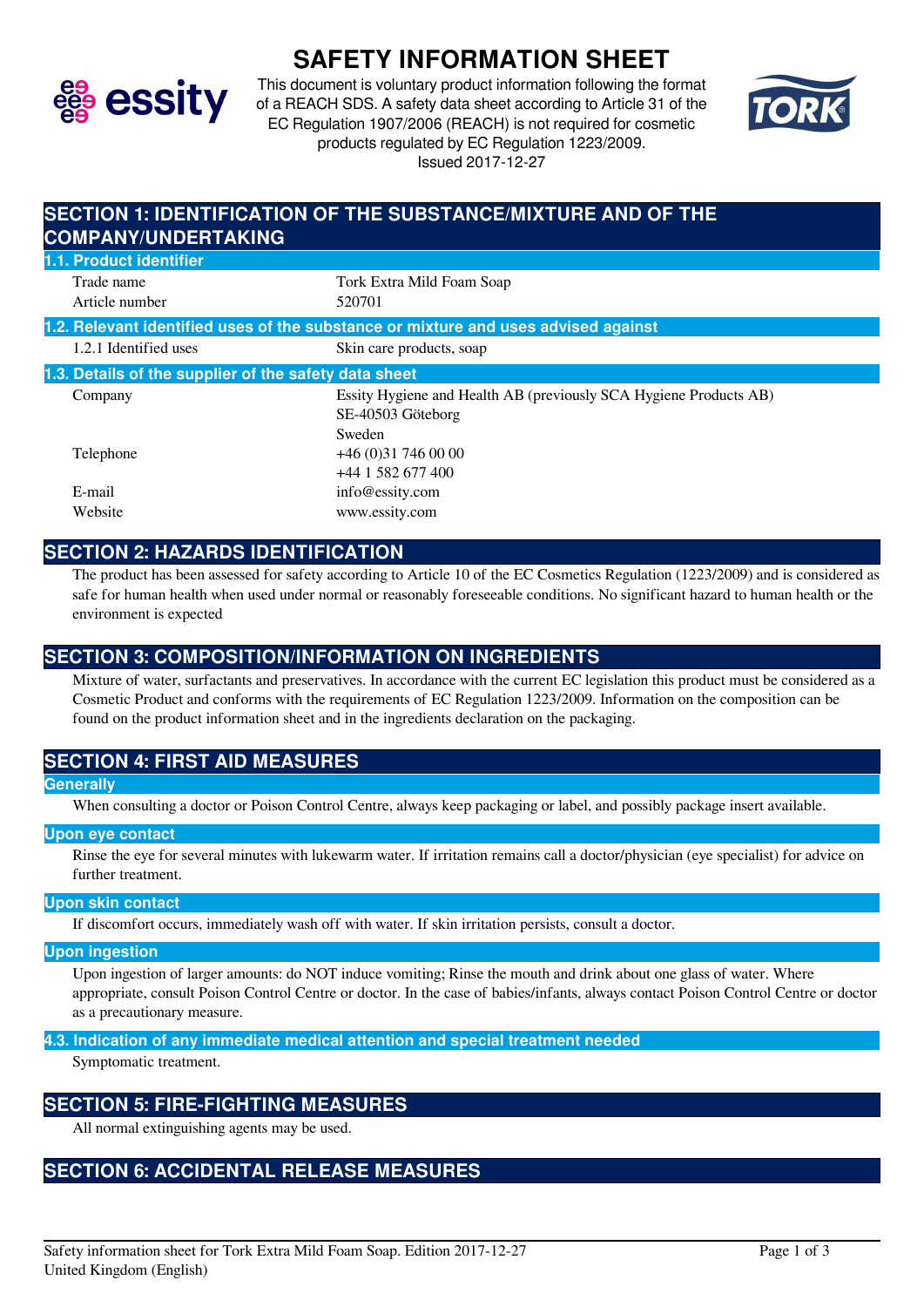#### **6.1. Personal precautions, protective equipment and emergency procedures**

Protective gloves, apron and rubber boots are recommended when handling large spills.

#### **6.2. Environmental precautions**

Prevent discharge of larger quantity to drain. Packaging should be recycled after residual emptying; minor product residues may be rinsed out. Filled, unused packages must be disposed of separately in accordance with the waste management directives of the municipality.

#### **6.3. Methods and material for containment and cleaning up**

Minor spillage should be wiped away or flushed away with water. Large quantities should be collected for incineration in accordance with the local regulations.

### **SECTION 7: HANDLING AND STORAGE**

#### **7.1. Precautions for safe handling**

Observe any instructions for use and/or warnings on the packaging. Avoid contact with eyes. If the product is frequently handled professionally and in the event of high skin exposure preventive skin protection or the use of skincare products is recommended.

#### **7.2. Conditions for safe storage, including any incompatibilities**

Store in a cool and dry place (above freezing temperature and not greater than 30°C). Storage period after opening: 12 months.

#### **7.3. Specific end uses**

See identified uses in Section 1.2.

### **SECTION 8: EXPOSURE CONTROLS/PERSONAL PROTECTION**

No specific protective measures needed.

### **SECTION 9: PHYSICAL AND CHEMICAL PROPERTIES**

### **9.1. Information on basic physical and chemical properties** a) Appearance Form: liquid mixture. Colour: light yellow. b) Odour no smell or uncharacteristic smell c) Odour threshold Not indicated d) pH  $\approx$ 5 e) Melting point/freezing point Not indicated f) Initial boiling point and boiling range Not indicated g) Flash point Not indicated h) Evaporation rate Not indicated i) Flammability (solid, gas) Not applicable j) Upper/lower flammability or explosive limits Not indicated k) Vapour pressure Not indicated l) Vapour density Not indicated m) Relative density 1.030 kg/L n) Solubility Solubility in water: Soluble o) Partition coefficient: n-octanol/water Not applicable p) Auto-ignition temperature Not indicated q) Decomposition temperature Not indicated r) Viscosity  $10 \text{ cPa}s (23^{\circ}C)$ s) Explosive properties Not applicable t) Oxidising properties Not applicable

#### **9.2. Other information**

No data available

### **SECTION 10: STABILITY AND REACTIVITY**

The product is stable.

### **SECTION 11: TOXICOLOGICAL INFORMATION**

Not known or expected to be harmful to health in normal use.